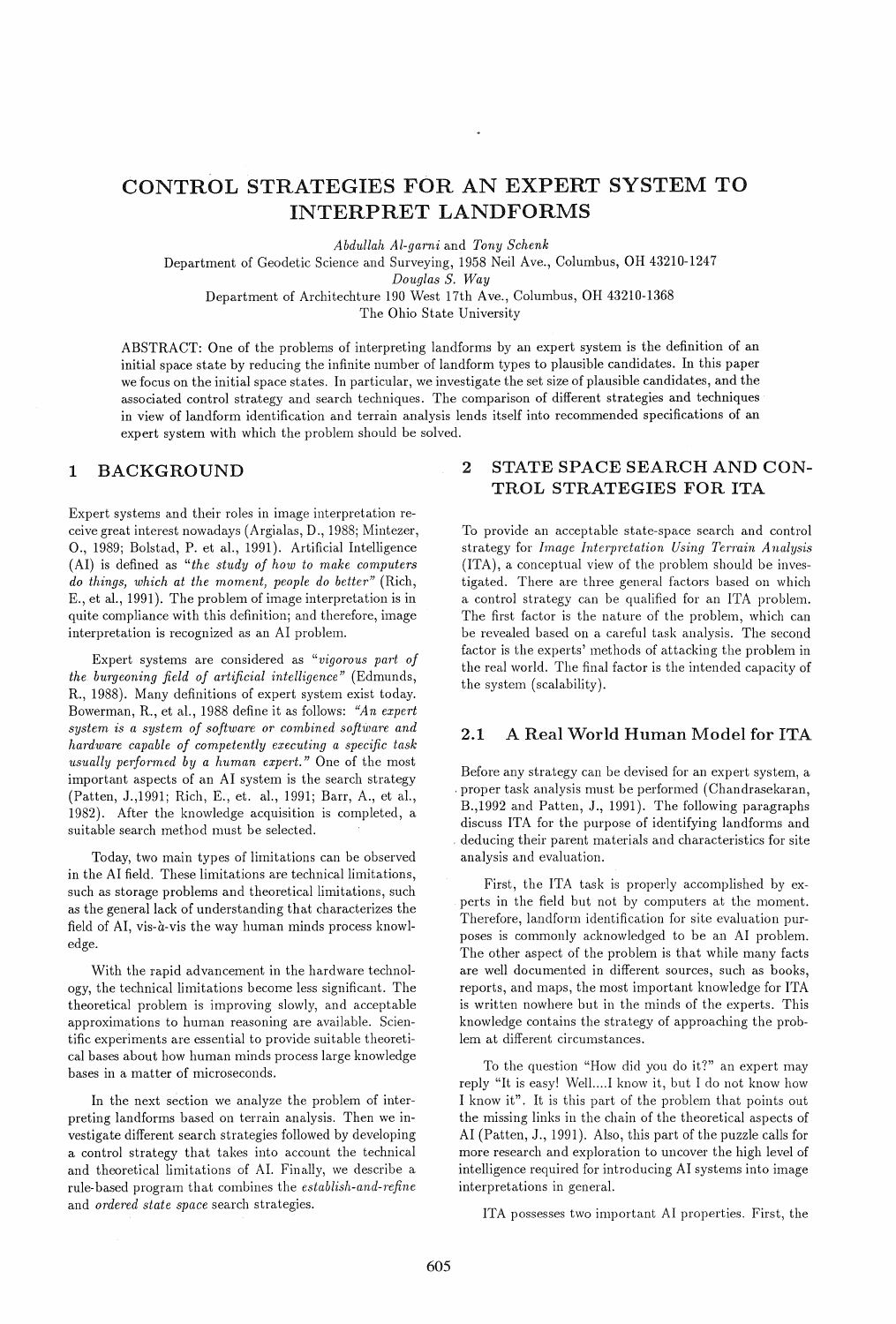problem consists of many concepts that can be decomposed, within a general domain, into many subconcepts according to certain criteria (Hoffman, R., 1989a; Mintzer, 0., et al., 1984; Mintzer, 0., 1988; Strahler,N., 1981; Way, D., 1973; Zuidam, R., 1985). The other property of the problem is the way the solution is obtained by a human expert. At the beginning the solution is very general; then it is refined until specific conclusions are reached (Way, D., 1992). This property, called coarse-to-fine property, is more obvious in relatively hard and very hard (complex terrain) environments. The coarse-to-fine property is known in AI fields as *hierarchy classification* property. These two properties of the problem are indicative and to a large extent determinative of what control strategies should be devised in AI systems that are to be developed for the ITA problem.

Analysis of processing more than forty models in the field, processed by a recognized expert, indicated that a human expert analyzes the ITA problem in a consecutive logical way. Figure 1 shows a human analysis model for the problem. The model consists of five major phases or modules:

- 1. Adjustment module
- 2. Initial settings module
- 3. Transition phase module
- 4. Hypotheses module and
- 5. Verification module.

This paper assumes a large system with definite number of goals. Figure 2 illustrates the properties of the task of ITA. The general configuration of the triangle indicates the coarse-to-fine property of the problem while the small squares inside the triangle portray the decomposability of the problem to smaller individual concepts. Depending on the granularity or resolution intended by the system, the reached and verified concept could be a single or several concepts. In fact, the ITA problem is methodological in nature (Avery, T. and G. Berlin, 1985) and modular in concept. The modularity of the problem is explained next as a set and subset concept.

#### 2.2 ITA Decomposability Property

Using set theory, let the general concept of the above task be denoted by  $C_q$ , and let the first level of the decomposable concepts be a set  $L_1$  where

$$
L_1 = \{C_{11}, C_{12}, \dots C_{1n}\} \text{ such that :}
$$
  

$$
C_g \supset C_{11}, C_{12}, \dots, C_{1n}.
$$

Then, it is necessary and sufficient for the ITA problem to be decomposable if it has:

1.  $C_g \neq \emptyset$ .

2. 
$$
C_g \supset C_{11}, C_{12}, \ldots, C_{1n}
$$

3. 
$$
C_{ij} \cap C_{ik} = \{\emptyset\}
$$
, where  $j \neq k$  Now, let  $C_{11}, C_{12}, \ldots, C_{1n}$ 



Figure 1: ITA Modularity as Processed by Human Experts in the Real World.

Many experts do not realize that they reason in this sequence. For instance, experts note the fourth and fifth phases but, often, not the first and third phases. This chain of logical analysis is very important to be realized by the Knowledge Engineer (KE) due to its essentiality in qualifying certain state-space search strategies over others for the ITA problem.

In the real world, an expert is sitting in his office and ready to provide interpretations and consultations for his customers. This is what an expert expects. However, he cannot predict what a customer's image will contain. That is, the expert might work on tens of stereo pairs, each containing different features, terrain, and characteristics. Analogously, an AI system for the ITA task should be ready for any type of tasks for ITA, but within the prespecified limits of the system. For instance, if the system was developed to identify thirty landforms on earth, it should be able to define any of these landforms at any time without an a priori expectation of which landform it will face with the next customer. This ability calls for an engineer to develop a systematic or methodological way of ITA that is general enough to cover the whole spectrum of the task.

which are denoted previously by  $L_1$ , presents the coarsest level of the concept  $C_q$ , then



Figure 2: ITA With Coarse-to-Fine Concept and Decompotion Property.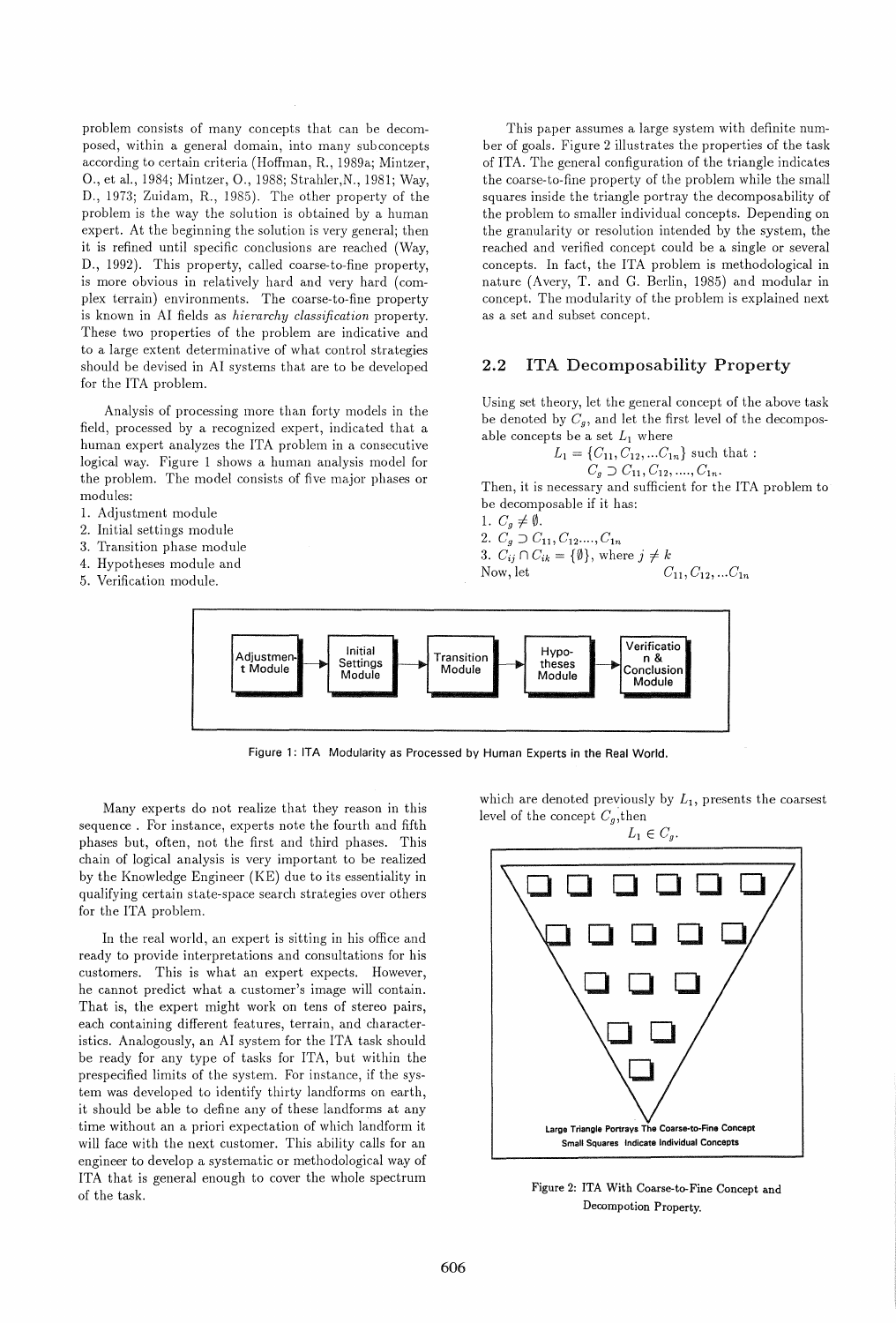By the same analogy,  $L_1$  may be further decomposed. Let

 $L_2 = \{C_{21}, C_{22}, ..., C_{2k}\}\$ be the second level of the concept that is filtered from the first level. In a similar fashion:

 $C_g \supset C_{21}, C_{22}, ..., C_{2k}$ 

Then the set relations

$$
L_2 \in L_1; \text{ and}
$$
  

$$
C_{21} \cap C_{22} \dots \cap C_{2k} = \{\emptyset\}, \text{ where } L_2 \neq \emptyset
$$

are held.

The same decomposition continues for the concept until  $L_g$  is reached, where  $L_g$  denotes the resolution level which contains the goal node:

$$
L_3 = \{C_{31}, C_{32}, ..., C_{3i}\}
$$
  
\n
$$
\vdots
$$
  
\n
$$
L_r = \{C_{r1}, C_{r2}, ..., C_{rm}\}
$$
  
\n
$$
\vdots
$$
  
\n
$$
L_g = \{C_{g1}, C_{g2}, ..., C_{gs}\}
$$

where  $g > r > ... > 1$ . Then  $L_g \in L_{g-1} \in ... \in L_1.$ 



### Figure 3: The Concept of Sets and Subsets of The ITA Problem.

Denote the level qualification factors that an expert uses to move from one level to the other by  $Q_1, Q_2, ..., Q_g$ . These qualification factors are the criteria based on which subconcepts are derived until the solution is reached. Figure 3 illustrates the filtration concept and the notion of sets and subsets of the ITA problem. (The reader is referred to Childress, R., 1974; Kaplansky, 1., 1972; Eisenberg, M., 1971; Reed, G., 1977 for more information about set theory.)

The explained sets and subsets portray the solution path and should not be confused with the general problem configuration, which may appear quite opposite in a diagram. To illustrate the difference, Figure 4 combines the whole concept. More intention should be paid to the setting of the large triangle as opposed to the settings of the interior, smaller, triangles. Conceptually, these two triangles are similar in that both have coarser knowledge up and finer knowledge down. The difference, however, is in the final outcome of each. The larger triangle presents the whole spectrum of the problem. That is, all landforms existing on earth that the system may identify are listed at the bottom of the large triangle. In contrast, the smaller triangle presents only those landforms that are of interest and appear on a particular image. Therefore, smaller triangles represent a solution while the larger one represents the whole problem (domain). The individual events represented by the small triangles are eventually summed up to constitute the whole population.

### 2.3 Search Flow of The Human Model

Based on the previously mentioned properties and theories of the nature of ITA problem, it is fair to say that in the real world the absolute initial states of the problem are unknown at the first few moments. This general statement immediately implies unknown goals at the initial state space. For instance, an analyst is told to define all existing landforms in a stereoscopic pair of images. Before looking at the pair, the analyst has no way of knowing where to start and what to expect. This momentary vagueness is soon adjusted according to the adjustment module based on certain criteria in the very few starting steps of the interpretation processes.

This part of the problem (an unknown hypotheses) calls for an immediate forward tracking of the solution by the expert system (initial setting module). Likewise, the human expert is unconsciously conducting a forward search or tracking at his initial settings and scanning of the problem. As soon as the human expert handles the images, looks at them, and reads them, he narrows the problem and defines his starting points or what is called initial state-space. As mentioned previously, control strategy should be in a close compliance with human search strategies. Accordingly, at this level of discussion, the first conclusion is that the initial search control strategy should be developed to work in a forward-tracking (knowledgedriven) manner.

The next step of search control strategy conducted by human experts is to do further careful analysis based on well established criteria to prune all irrelevant concepts from the whole space, sticking only the candidate concepts. This middle level of the search can be either forward- or backward-tracking. The tracking method depends on how the expert attacks the problem to decompose it into subconcepts. If he has already developed a certain broad hy-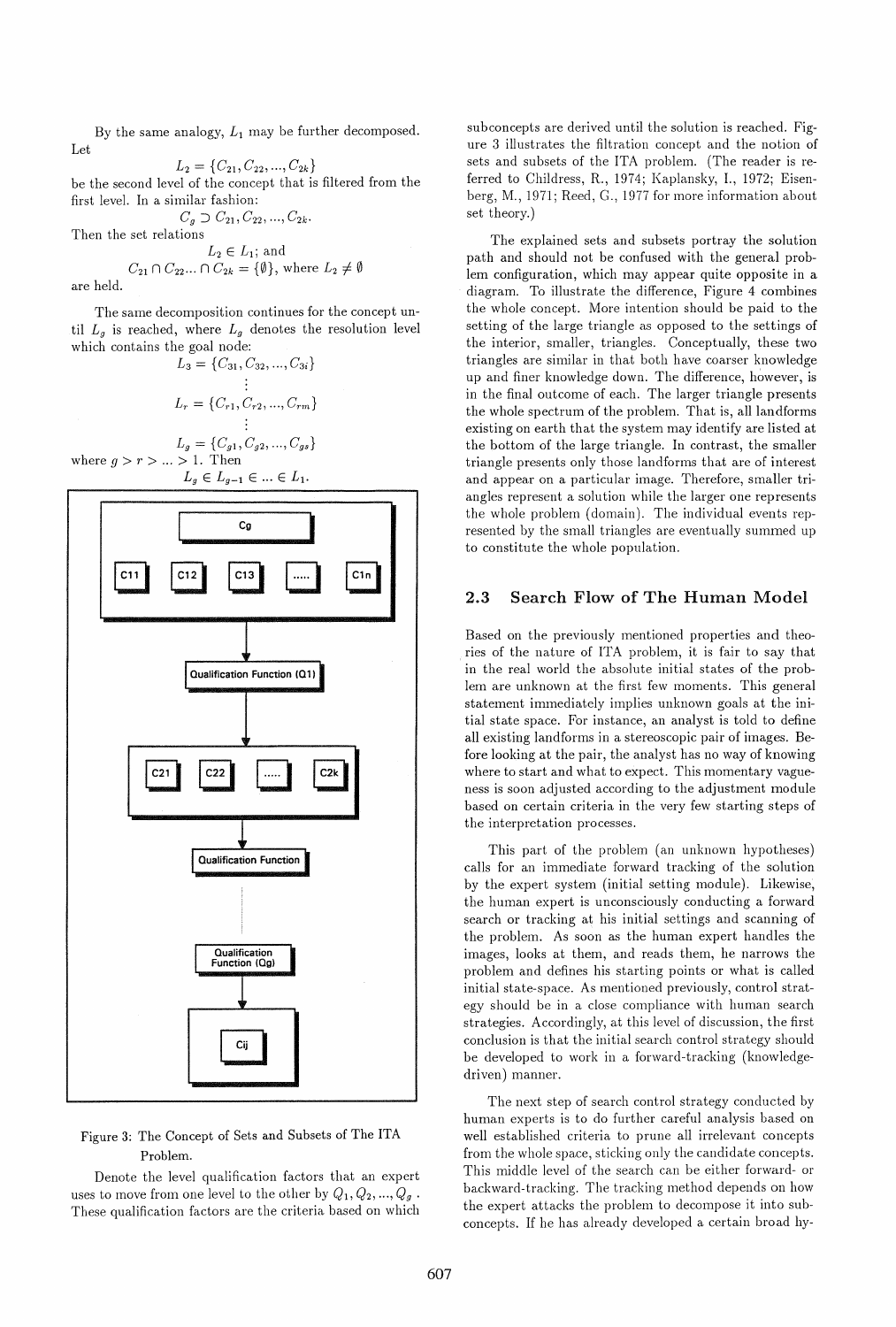pothesis about several subconcepts, then he is doing a tem- , porary backward tracking of this hypothesis in his mind. But if the problem is still too vague, a forward tracking may continue because the expert has not yet developed any goal to verify (transition phase module).

The third and last step achieved by the expert is to rank the possible and most promising concepts (landforms) in the image and to start to verify them one (or several) at a time (hypotheses module). This implies that, at this level of image interpretation process, a very determined hypothesis (goal or concept) is clearly defined in the expert's mind. Until the goal is verified or disapproved, the whole process is a goal-oriented (or a goal-driven) process. The AI system must follow the human way of attacking the problem and act accordingly. From here on, the rest of the process of the control strategy should use backward tracking for the knowledge search since some goals are developed (verification module). Since there is no absolute forward tracking in AI, it is important to realize that there is a dummy or transitional parameter so that the datadriven search can progress (Chandrasekaran, B., 1992).

viewpoint of image interpretation using terrain analysis. This paper concerns the third component.

The basic characteristics that any good control strategy should possess are the ability to maintain a dynamic character (motion) of the state-space and the ability to provide a systematic behavior to the whole space (Rich, E. and K. Knight, 1991; Chandrasekaran, B., 1990). The mobility property of any strategy provides the avenues to eventually reach the solutions to the problem under consideration. On the other hand, the systematic property of any strategy prevents the undesirable repeated exploration of useless state-space several times before the solution is reached (Patten, J., 1991). .

The content and the organization of the system's knowledge base are influenced by the selected control strategy. The control strategy of a system becomes very obvious in tasks that use operators to modify the problem concepts in a multiple task-domain situation. The ITA problem needs several operator sequences at every level so that the next move is conducted intelligently. This property of the prob-



### 2.4 Qualifications and Implementations of Strategies

Like any other AI problem-solving system, the ITA expert system consists of three main components: a database, a set of operators, and a control strategy. Current research is carefully investigating all three components from the lem exposes two different types of search theories. The first theory is called blind search theory or control strategy (e.g., breadth-first and depth-first search) (Barr, A., et al. 1982; Rich, E. and K. Knight, 1991). The second theory is called heuristic search theory or strategy (e.g. ordered state-space or best-first search) . These theories are illustrated by presenting three examples so that proper conclusions about the suitability of these theories to the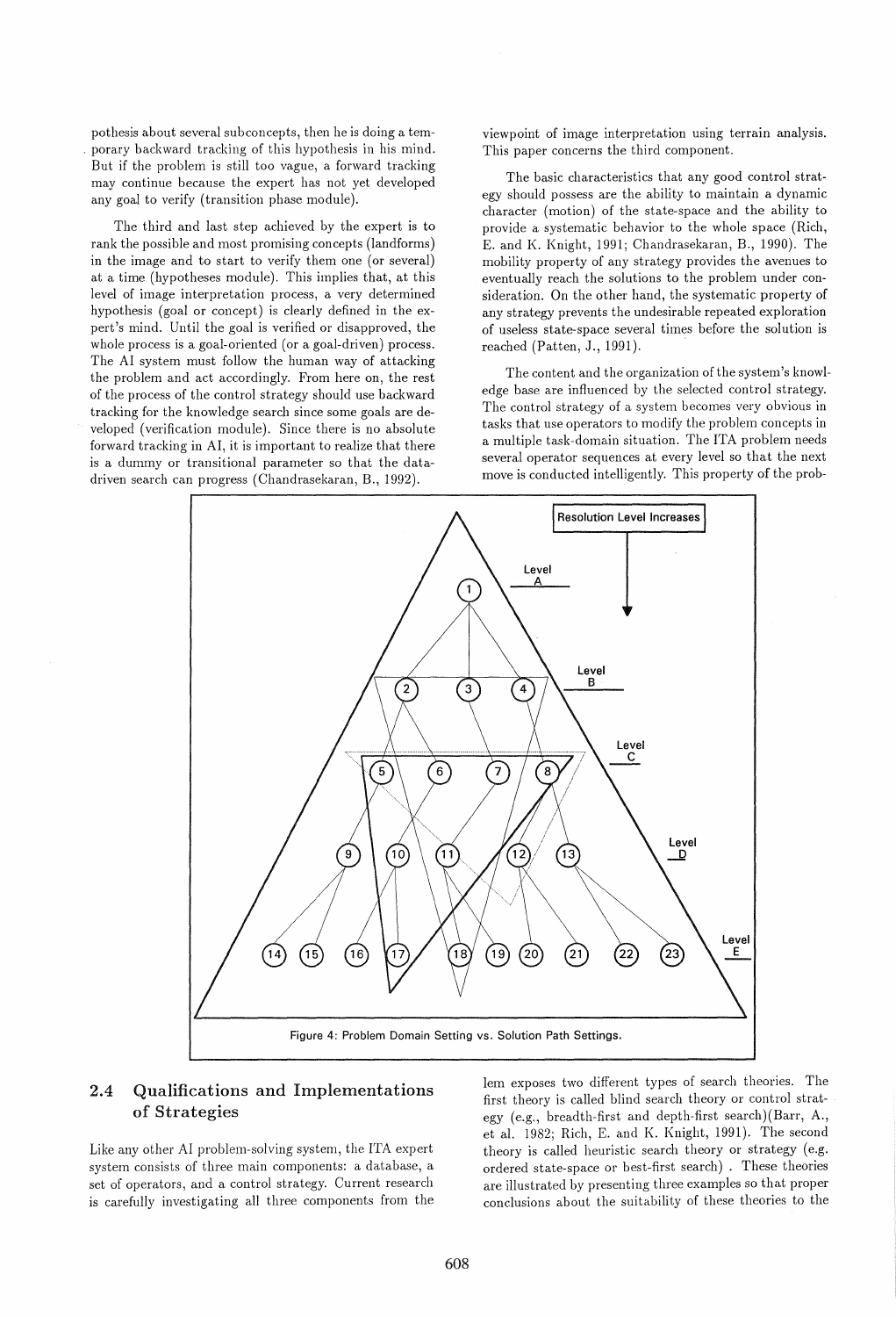ITA problem are reached.

### 2.5 Blind State-Space Search Strategies

#### 2.5.1 Breadth-First and Depth-First Search Strategies

Breadth-first search strategy expands the concepts (nodes) according to their proximity to the starting node or concept. Arcs can be used as a measure for node proximity. Accordingly, all possible operator sequence of length  $n$  is considered before any sequence of length  $(n + 1)$ . In the ITA problem this strategy declines in value as the system's scalability increases. If careful planning is not practiced before developing the expert system, this problem is dangerous for it may not be very obvious at the initial stages of developing the system.

As it should be understood, expert systems are developed incrementally (Jackson, P., 1986). That is, system development passes through three phases. The first phase is the prototype development of the system. Most often this phase can use the breadth-first search strategy, which can be of great advantage. The next phase is a transition phase. In this phase, the attributes, parameters, and number of landforms to be treated increase. At this phase the system's slowness becomes evident. The third phase of the development is the hybrid system phase. In this phase the problem spectrum is almost completely covered by the system.

Since the number of landforms on earth and their parameters and attributes are so large, a very big knowledge base can be foreseen. This fact makes the breadthfirst search strategy unacceptable since its blind behavior causes time and space limitations. The limitations can be visualized by looking at the exponentially expanding nodes in Figure 4. In breadth-first search, if node 23 is an assumed hypothesis in the tree, then this hypothesis cannot be reached until the system searches the whole tree, starting at node 1 on level A through the last hypothesis just before hypothesis 23 on level E (For basic algorithms for this strategy the reader is referred to the references at the end of this paper).

The depth-first search strategy operates as another blind state-space strategy. This search strategy gives the starting node 0 depth, and from there all other nodes are numbered so that the depth of any node is 1 more than the depth of its predecessor. Depth-first strategy expands the most recently generated node by following a single path through the state space downward from the starting node until a goal is reached or a dead end is found. Figure 4 illustrates how depth-first search works. Notice here that the nodes 1,2,5,9, and 14 are treated in the first processed single path, but in the next alternate path operations start at node 9. The process continues until hypothesis at node 23 (an assumed goal) is reached. Thus, after the initial settings of node 2 and its branches are explored, the search starts back at node 3 and explores initial settings of its branches.

Conceptually, these methods of state-space search are incompatible with human expert methods conducted for an ITA task in the real world. It should be realized, how-

ever, that this conclusion is based on pure blind search methods in which no criteria are developed to qualify the promising nodes to be explored amongst the list in every level in the state-space problem. When a set of qualifying criteria is developed for these methods, a new and more sophisticated state-space search and control strategies are obtained, which are closer to the human way of reasoning about the

#### 2.5.2 Heuristic State-Space Search for ITA

Heuristic control strategy assesses various operator sequences and signalizes or instantiates the most promising sequence (Barr, A. and E. Feigenbaum, 1982). In fact, heuristic search strategies use certain criteria to direct the search in the state-space of the problem. Based on these criteria and based on the nature of the ITA problem, heuristic state-space search and a combination of forward and backward chain reasoning constitute a set of control strategies that meet the conceptual aspects of the ITA problem; and, therefore, this set is implemented by this study for this problem. This type of search is justified by many facts, some of which were described previously and some of which are discussed next.

Representing the knowledge in the expert system according to the logic of the human expert is a prerequisite in developing control and search strategies for the system. This prerequisite stems from two essential factors. First, the expert has to understand the KE's real attempts to model the expert's own expertise and, as a result, the expert gains the confidence to test and evaluate the system's success based on his knowledge and familiarity with the main workings of the system. In relation to this issue, the end user's acceptance of and confidence in the system are more likely to be attained if the knowledge representation and control strategy schemes approximate the expert's knowledge.

Second, the expert's strategy of representing and controlling the knowledge is a whole package of expertise that any AI system should maintain. In a heuristic search the ingredients of the ITA problem are the initial state, the operators, and the goal states (LO.G). The main objective of the KE is to model the control strategy and logic that the human expert uses when connecting the initial state-space with the goal state-space through appropriate operators.

As can be concluded by now, the blind search of a state-space expands a very large number of nodes before a solution is reached. The reason for that is the arbitrary behavior of expanding the nodes without controlling the search mobility according to the properties of the problem at hand. As a part of the control strategy the triple (LO.G) is assumed to be established. The rest of the control strategy is, then, to develop heuristic information about the ITA problem and to implement a search method which uses this information to effectively search the given space.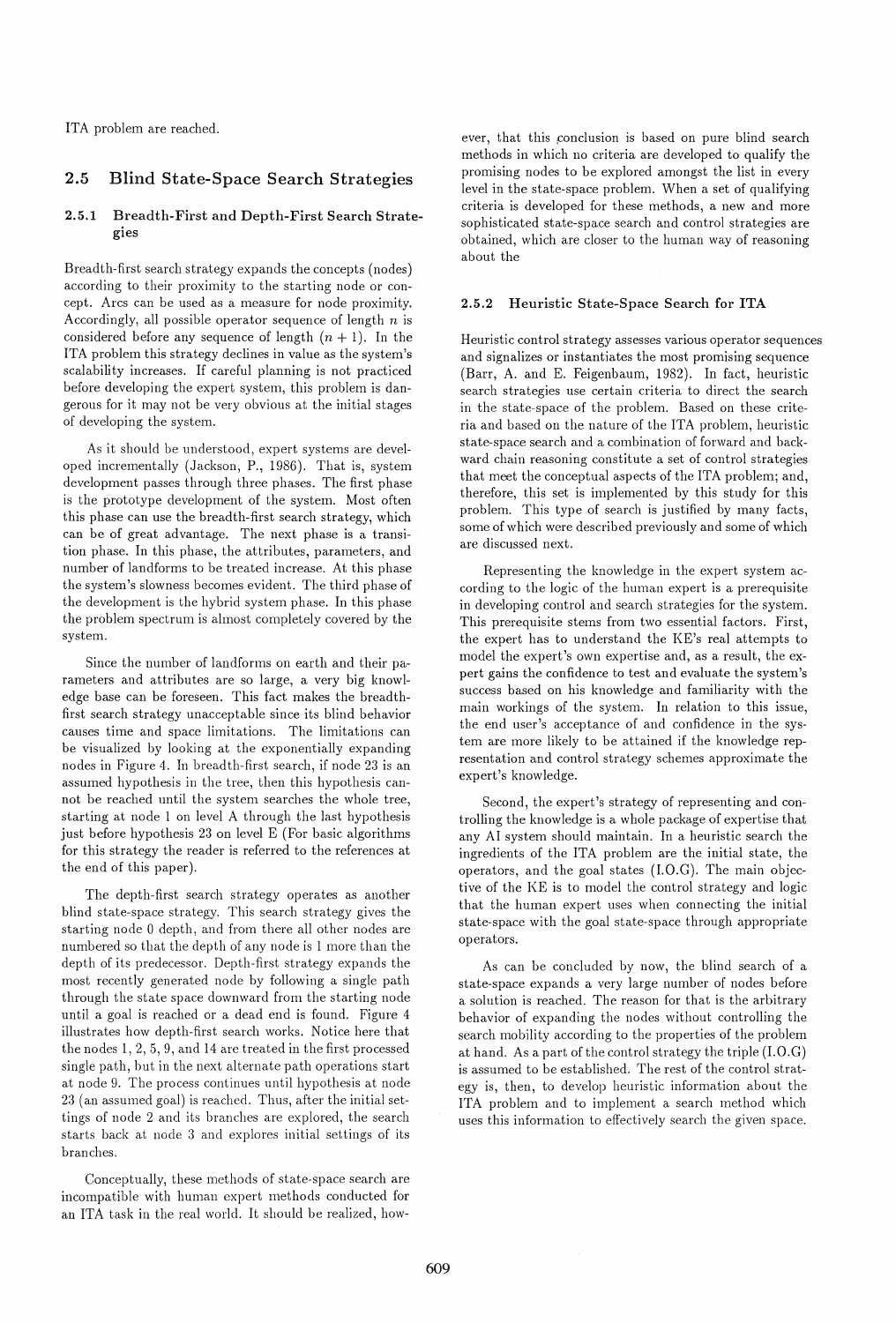### 3 ORDERED ESTABLISH AND REFI-NE SEARCH ALGORITHM (OERSA)i

We develop a heuristic state-space search algorithm that well fit the ITA problem. This hybrid search strategy combines the properties of the well known *establish and refine*  and *ordered state-space* heuristic search strategies. It is necessary to have a general understanding about what type of heuristic information can be used in searching the space of the ITA problem. This information includes heuristic strategy constraints and can be categorized according to its function into two different categories. The first category is a set of information that qualifies the most promising node to be expanded and which evaluates node successors to generate the best node amongst them. This type of information is used by the heuristic search strategies to eliminate the blind expansions that characterize breadthfirst and depth-first strategies. The second category is a set of information that eliminates irrelevant nodes from the whole space.

The implemented algorithm represents the general idea of the heuristic search methods as compared to the blind search methods. The general concept of the OERSA is that it works globally on the total set of nodes that are not yet expanded, and it evaluates them to expand the most promising successors or nodes only. The evaluation function Q is a problem dependent. In the ITA problem, the qualification function Q should be the similarity measure between the current space state node and the goal node instead of the distance or difficulty qualification measure that is used by some other problems. In some instances the Q function in the ITA problem is developed based on elimination criteria, where refinement is conducted for the ,established nodes. Figure 5 represents small portion of the rules and screens of the expert system which contains OERSA.

The OERSA, implemented by this study, is as follows:

- Start the adjustment module by applying global qualification function  $Q$  to the ITA space in order to establish the initial state node *S.*
- Prepare a list in the initial state node *S* and evaluate the individual elements in the list according to the Q function (an evaluation function).
- If the node *S* is empty, then report a failure as an indication that no solution exists.
- If *S* is not empty, then according to the Q function establish the most promising concept (concept  $i$ ) in the node.
- Call a recognition agent and test concept  $i$ , if the concept is a goal node, then report the proper conclusions and exit with success.
- $\bullet$  If concept *i* is not a goal node, then establish successors of concept  $i$  and refine each successor node, say concept  $k$ , using the  $Q$  function:
	- 1. If concept  $k$  is new, then list it among the other unexpended concepts and give it a pointer to its parent node to trace its path toward the goal concept if found later.
- 2. If concept  $k$  is not new, then call the probability function, compare  $k$ 's current value with the previously calculated one, and make proper substitutions. Refinement based on certainty factors are in effect at this stage of the inference process.
- Return to step number 2 and continue.

### 4 DISCUSSION

The human strategy for interpreting landforms is systematic and of clear conceptual blocks. That is, the process is coarse-to-fine, in general, and is knowledge-driven until the initial space states are set; then the rest of the process is a goal-driven verification of the hypothesis. An AI system for the same purpose must closely follow the same general guide lines. It is not impossible, however, to follow other strategies that could solve the problem but will be characterized by two properties:

- The AI system will not act according to the human methods. This will lead to two conceptual consequences:
	- 1. The problem may be regarded as not an AI problem, which contradicts the reality of the ITA problem;
	- 2. The system will lack the property adhering in the word "EXPERT"; or
- The efficiency of the system, both time-wise and storage-wise, may be questionable, especially for large tasks.

It has been explained how each type of control strategy behaves as viewed from an image-interpretation perspective. In reality, both breadth-first and depth-first search methods are characterized by the mobility property that a good strategy maintains. The drawbacks of both, however, are listed here from an AI viewpoint and from the ITA viewpoint as well:

- 1. Incompatible with the human logic of solving the ITA problem.
- 2. Depth-first method may be trapped in the statespace and goes through an endless loop.
- 3. The breadth-first search is characterized by time and space inefficiencies.
- 4. In both methods, the obtained solutions may be not the optimal solution.

These drawbacks are not necessarily disadvantages for some other types of AI problems. For instance, in some other situations the following are advantages of these methods:

- l. Depth-first search is fast.
- 2. Breadth-first search guarantees a solution if one exists.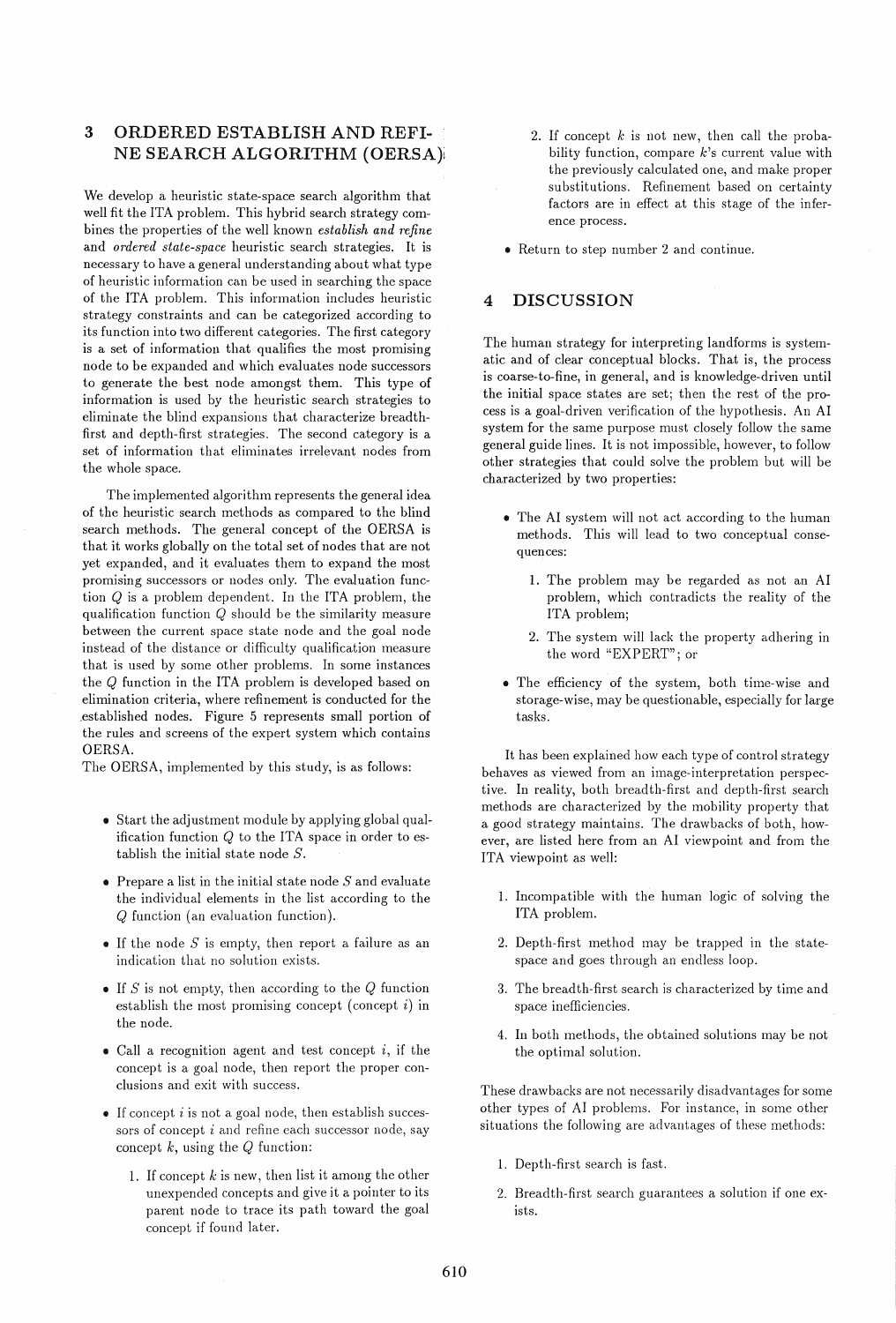3. Breadth-first search finds the shortest path to a solution.

On the other hand, for our particular AI problem, the heuristic search is preferable, for this type of control strategy is applicable to the ITA problem. This is quite true since the number of concepts (concepts of landform identification and evaluation) to be treated is very large and since methods for pruning irrelevant nodes are essential for avoiding the probable "combinatorial explosion" property (exponentially growing nodes). The least important advantage of this search method is the ability to combine the advantages of depth-first search (exploring a minimum number of branches) and the advantages of breadth-first search (avoiding being trapped by a dead end). Most important are the compliance of the heuristic search methods with human reasoning and the intelligence that these methods can provide if proper knowledge about the problem domain is acquired.



5 CONCLUSIONS

Any control strategy must maintain the motion and systematic property for the state-space strategy. For the ITA problem a hybrid control strategy that fits the conceptual aspects of the problem and maintains the AI aspects is recommended and implemented by this study. The proposed control strategy consists of a heuristic state-space search strategy along with a combination of forward and backward chaining.

A close look at the brute-force state-space search strategies (called blind strategies in AI), heuristic state-space search strategies, and theories of chaining can provide great clues to the success of expert systems in the ITA problem. Since this paper concentrates on the conceptual aspects of the problem, there was no attempt to provide recommendations for particular algorithms. However, on the conceptual level we recommend heuristic state-space strategies for the ITA problem. For search algorithms, there are many different ways of selecting from a variety of algorithms for a heuristic state-space search. Popular algorithms, such as generate-and-test, hill climbing, bestfirst search, problem reduction, and means-ends analysis, can be investigated for the ITA tasks.

### REFERENCES

Argialas, D., and R. Narasimhan, 1988. TAX: Prototype Expert System for Terrain Analysis. Journal of Aerospace Engineering, American Society of Civil Engineers, Vol. 1, No.3, pp.151-170.

Argialas, D. and, C. Harlow, 1990. Computational Image Models: an Overview and a Perspective.Photogrammetric Engineering & Remote Sensing, Vol. 56, No.6, pp. 871- 886.

Avery, T. E. and G. L. Berlin, 1985. Introduction of Aerial Photographs, Fourth Edition. Burgess Publishing Company, Minneapolis, Minesota.

Bowerman, R. and D. Glover, 1988. Putting Expert Systems Into Practice. ISBN.

Barr, A., and E. Feigenbaum, 1982. The Handbook of Artificial Intelligence. Vol. I, William Kaufmann, Inc.

Childress, R., 1974. Sets, Matrices, and Linear Programming. Prentice-Hall, Inc.

Chandrasekaran, B., 1992. CIS 731 Knowledge-Based Systems. The Ohio State University

Chandrasekaran, B.,1990. Design Problem Solving: A Task Analysis. AI Magazine, Vol. II,No.4,pp.59-71.

Chandrasekaran, B., M. Tanner, and J. Josephson, 1989. Explaining Control Strategies in Problem Solving. IEEE Expert, Vol. 4,No.1, pp. 9-24.

Eisenberg, M.,1971. Axiomatic Theory of Sets and Classes. Holt, Rinehart and Winston, Inc. Edmunds, R., 1988. Guide to Expert Systems. Prentice-Hall Inc.

Fieschi, M., 1990. Artificial Intelligence In Medicine, Expert Systems. Chapman and Hall.